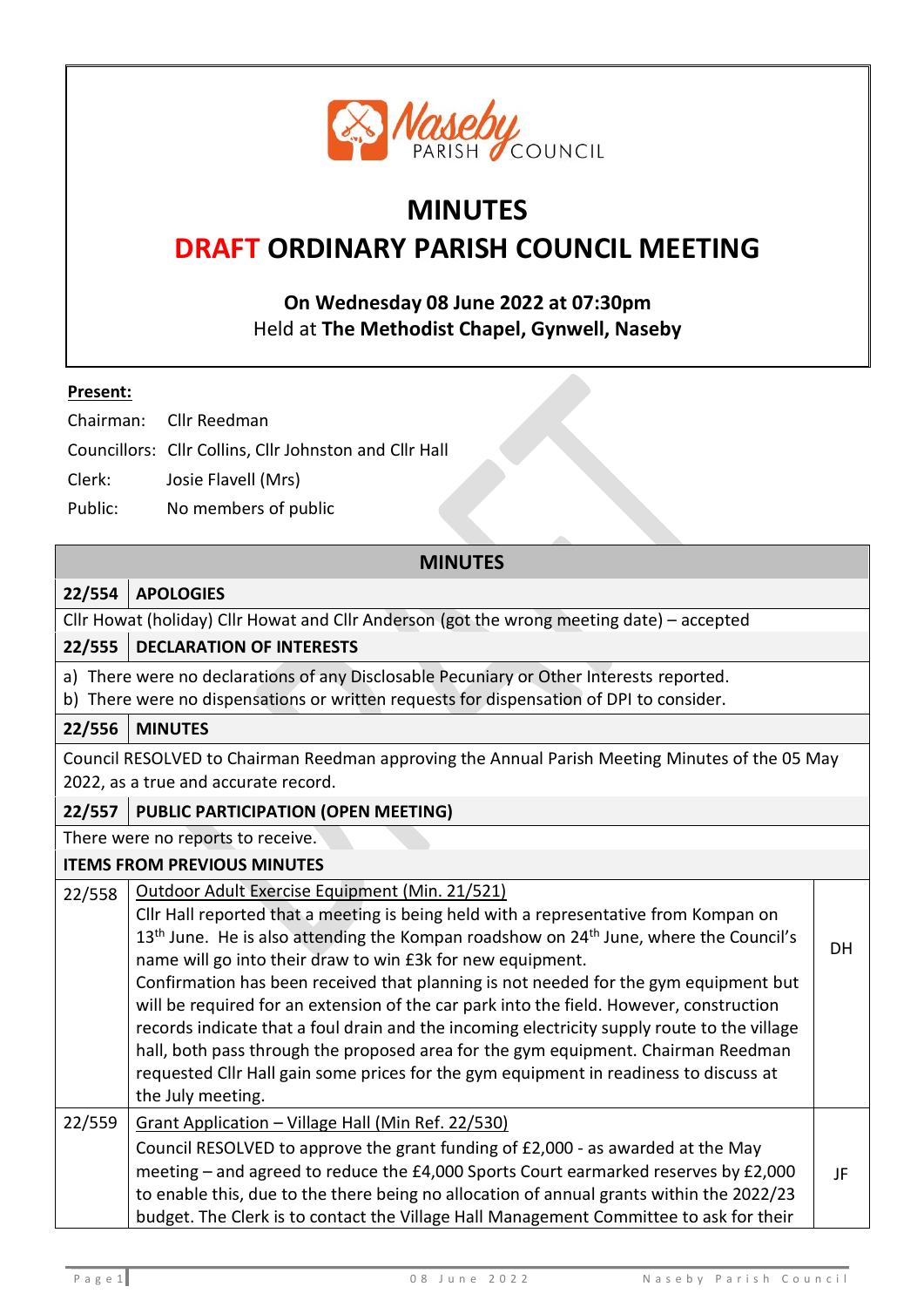|        | up-to-date bank details for payment if they are successful in gaining funding fro West<br>Northants Council.                                                                                                                                                                                                                                                                                                                                                                                                                                                                                                                                                                                                                                                                                                                                                                                                                                                                                                                                                                                                                 |           |
|--------|------------------------------------------------------------------------------------------------------------------------------------------------------------------------------------------------------------------------------------------------------------------------------------------------------------------------------------------------------------------------------------------------------------------------------------------------------------------------------------------------------------------------------------------------------------------------------------------------------------------------------------------------------------------------------------------------------------------------------------------------------------------------------------------------------------------------------------------------------------------------------------------------------------------------------------------------------------------------------------------------------------------------------------------------------------------------------------------------------------------------------|-----------|
| 22/560 | Information Board Location (Min Ref. 22/532)                                                                                                                                                                                                                                                                                                                                                                                                                                                                                                                                                                                                                                                                                                                                                                                                                                                                                                                                                                                                                                                                                 |           |
|        | Due to Cllr Howat's absence, Council agreed to defer this item to the July meeting.                                                                                                                                                                                                                                                                                                                                                                                                                                                                                                                                                                                                                                                                                                                                                                                                                                                                                                                                                                                                                                          | <b>SH</b> |
|        | <b>GENERAL MATTERS</b>                                                                                                                                                                                                                                                                                                                                                                                                                                                                                                                                                                                                                                                                                                                                                                                                                                                                                                                                                                                                                                                                                                       |           |
| 22/561 | <b>Second Village Defibrillator</b><br>a) Council NOTED the installation of the defib at the Village Hall was completed on 20 <sup>th</sup><br>May but is temporarily missing a 2nd set of adult/child electrode pads, which will be<br>supplied later by the manufacturer. The Clerk will register the warranty.<br>b) Council RESOLVED to agree that former Councillor Lyn Dyett, together with Roger<br>Carter, continue to manage the checking of both defibrillators on behalf of the<br>Council.<br>c) Council considered all current Defib signage around the village and agreed that extra<br>signage is required and for Lyn Dyett to review what is needed and report back to the<br>Chairman.<br>d) Council NOTED that registration of the new defib is complete.<br>e) Council considered and approved holding defib training for the village. Cllr Collins is<br>to chase Chris Bignell regarding the First Responders for this purpose.<br>f) Council considered the provision of additional lighting above the defibrillator and<br>agreed this needs to be reviewed and be brought back to the July meeting. | PR/JF     |
| 22/562 | Annual Parish Meeting - Review of Issues Raised<br>Council considered a request from All Saints Church for volunteer assistance and<br>a)<br>agreed that an article/advert needs to be added to the next issues of Naseby News<br>in the Autumn. The Clerk is to liaise with the Vicar.<br>The Parish Council agreed to help form a new committee of residents/volunteers to<br>b)<br>help raise funds for the Church.<br>Council considered the request from All Saints Church for funding ideas to help<br>c)<br>towards costs of boundary wall repairs but does not have the power to give funds to<br>the church for the maintenance of the wall or otherwise.<br>Council re-considered the need for a Neighbourhood Plan, as per a request from<br>d)<br>West Northants Councillor Cecile Irving-Swift from and agreed to not take this<br>further.                                                                                                                                                                                                                                                                     | JF        |
| 22/563 | <b>Annual Parish Meeting (APM) Costs</b><br>Council RESOLVED to ratify the total costs of the APM covering Church Hall hire, food,<br>drink, and equipment at a total of £175.60.                                                                                                                                                                                                                                                                                                                                                                                                                                                                                                                                                                                                                                                                                                                                                                                                                                                                                                                                            |           |
| 22/564 | Streetlighting - Unmetered Supply Price Increase<br>Council NOTED the supplier's (Opus) price increase from 1 <sup>st</sup> June 2022 for unmetered<br>supply as per information circulated prior to the meeting, which puts the full year<br>annual costs up by 24.6% from £860 to £1,071 excluding VAT.                                                                                                                                                                                                                                                                                                                                                                                                                                                                                                                                                                                                                                                                                                                                                                                                                    |           |
| 22/565 | <b>Church Clock Maintenance</b><br>Council NOTED that the annual maintenance funded by Council has been carried out.                                                                                                                                                                                                                                                                                                                                                                                                                                                                                                                                                                                                                                                                                                                                                                                                                                                                                                                                                                                                         |           |
| 22/566 | <b>Payroll Service</b><br>Council RESOLVED to approve an annual contract with Autela Payroll Services for all the<br>Clerk's payroll and future pension related services, from 1 <sup>st</sup> June 2022 onwards, at a cost<br>of £165.90 per annum with an extra £10.50 every three year.                                                                                                                                                                                                                                                                                                                                                                                                                                                                                                                                                                                                                                                                                                                                                                                                                                   | JF        |
| 22/567 | Parish Newsletter<br>a) Council RESOLVED to ratify the deadline date of the next issue as $1st$ June.                                                                                                                                                                                                                                                                                                                                                                                                                                                                                                                                                                                                                                                                                                                                                                                                                                                                                                                                                                                                                        | JF        |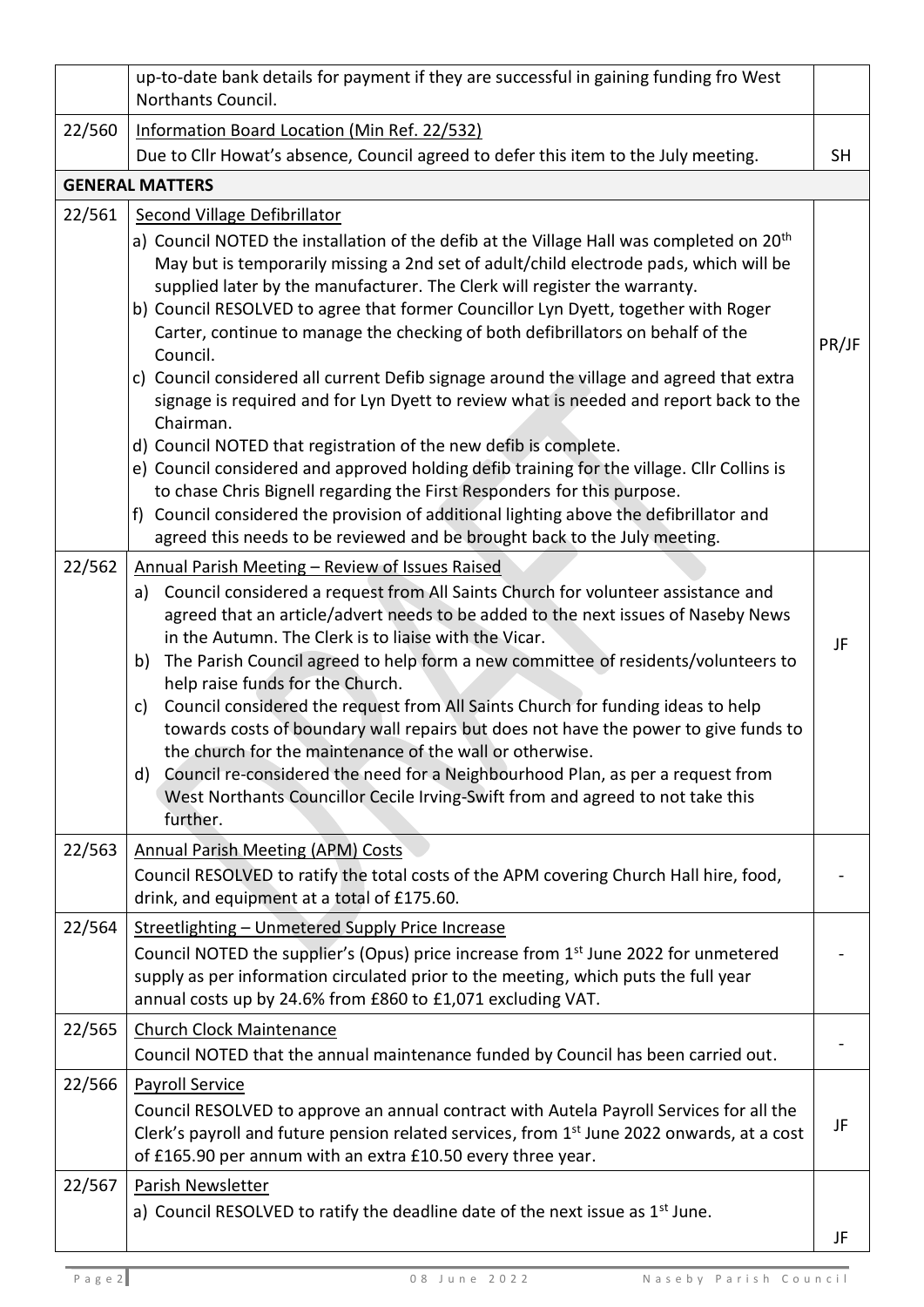|                                                                                                                                                                           | b) Council NOTED that the Clerk has communicated with other parishes regarding a joint<br>newsletter and will bring this to the July meeting for a full update.                                                                                                                                                                                                                                                                                                                                                                                                                                                                                                                                                                                                                                     |                                                                                                                                                                                                                                                                                                                                                                                                                                                               |               |  |  |  |
|---------------------------------------------------------------------------------------------------------------------------------------------------------------------------|-----------------------------------------------------------------------------------------------------------------------------------------------------------------------------------------------------------------------------------------------------------------------------------------------------------------------------------------------------------------------------------------------------------------------------------------------------------------------------------------------------------------------------------------------------------------------------------------------------------------------------------------------------------------------------------------------------------------------------------------------------------------------------------------------------|---------------------------------------------------------------------------------------------------------------------------------------------------------------------------------------------------------------------------------------------------------------------------------------------------------------------------------------------------------------------------------------------------------------------------------------------------------------|---------------|--|--|--|
| 22/568                                                                                                                                                                    | <b>Natwest Deposit Bank Credit Interest</b>                                                                                                                                                                                                                                                                                                                                                                                                                                                                                                                                                                                                                                                                                                                                                         |                                                                                                                                                                                                                                                                                                                                                                                                                                                               |               |  |  |  |
|                                                                                                                                                                           | Council NOTED the increase of the deposit banking credit interest to 0.10% from 0.01%.                                                                                                                                                                                                                                                                                                                                                                                                                                                                                                                                                                                                                                                                                                              |                                                                                                                                                                                                                                                                                                                                                                                                                                                               |               |  |  |  |
| 22/569                                                                                                                                                                    | Source of the River Avon<br>Council NOTED the resident's rejection of Council's request that the Source is visible<br>from the adjoining footway.                                                                                                                                                                                                                                                                                                                                                                                                                                                                                                                                                                                                                                                   |                                                                                                                                                                                                                                                                                                                                                                                                                                                               |               |  |  |  |
| 22/570                                                                                                                                                                    | West Northants Council (WNC) Grass Cutting Grant<br>Council NOTED the grass cutting grant documentation has been completed and<br>submitted to WNC for payment to be made.                                                                                                                                                                                                                                                                                                                                                                                                                                                                                                                                                                                                                          |                                                                                                                                                                                                                                                                                                                                                                                                                                                               |               |  |  |  |
| 22/571                                                                                                                                                                    | Double Yellow Lines<br>and report back to the Clerk in due course.<br>/ High Street junction.                                                                                                                                                                                                                                                                                                                                                                                                                                                                                                                                                                                                                                                                                                       | The Clerk reported that the Highways Officer confirmed that the lines would be<br>completed by the end of May. As this clearly has not happened, this item was added to<br>the complaint letter to County Councillors Irving-Swift, Harris and Parker requesting<br>them to intervene. Both Cllrs Harris and Irving-Swift have agreed to look into the matter<br>The Clerk is to check the progress of the double yellow line's application for Knight's Hill | JF            |  |  |  |
| 22/572                                                                                                                                                                    | <b>Jubilee Event Review</b><br>a) Cllr Collins reported that the event was a success even though the venue had to be<br>JF<br>changed to the Village Hall due to the weather. There was circa 150 people in<br>attendance. Photos to be forward to the Clerk for adding to Facebook and Naseby<br>News.<br>b) Council RESOLVED to ratify the purchase of a cardboard cut-out Queen (£59.94),<br>crayons (£20.50) between meetings and to reimburse Cllr Collins the same.<br>Council RESOLVED to the Clerk paying the printing invoice for the Jubilee quiz at a cost<br>of £35.00, between meetings and to ratify at the next meeting.<br>Thanks were given to the Jubilee committee and all helpers on the day in organising this<br>event, and in particular Cllr Collins for all her hard work. |                                                                                                                                                                                                                                                                                                                                                                                                                                                               |               |  |  |  |
| <b>PLANNING</b>                                                                                                                                                           |                                                                                                                                                                                                                                                                                                                                                                                                                                                                                                                                                                                                                                                                                                                                                                                                     |                                                                                                                                                                                                                                                                                                                                                                                                                                                               |               |  |  |  |
| 22/573                                                                                                                                                                    |                                                                                                                                                                                                                                                                                                                                                                                                                                                                                                                                                                                                                                                                                                                                                                                                     | WND/2022/0327 Planning Application - Beech House, Church Street, Naseby                                                                                                                                                                                                                                                                                                                                                                                       |               |  |  |  |
|                                                                                                                                                                           | Conversion of garage to annex with glass link to existing house.<br>Council RESOLVED to ratify decision taken between meeting not to object but to pass on minor<br>comments.                                                                                                                                                                                                                                                                                                                                                                                                                                                                                                                                                                                                                       |                                                                                                                                                                                                                                                                                                                                                                                                                                                               |               |  |  |  |
| 22/574                                                                                                                                                                    | WND/2022/0213 Planning Application - Cromwell Farm, Naseby<br>Change of use provision of 6 glamping pitches.<br>Council RESOLVED to ratify the decision taken between meetings, not to object.                                                                                                                                                                                                                                                                                                                                                                                                                                                                                                                                                                                                      |                                                                                                                                                                                                                                                                                                                                                                                                                                                               |               |  |  |  |
|                                                                                                                                                                           | 22/575 ACCOUNTS                                                                                                                                                                                                                                                                                                                                                                                                                                                                                                                                                                                                                                                                                                                                                                                     |                                                                                                                                                                                                                                                                                                                                                                                                                                                               |               |  |  |  |
| <b>Accounts for Payment - Current Account</b><br>Council RESOLVED to all payments being made via BACS, Standing Order and Direct Debit, as set out in<br>the table below. |                                                                                                                                                                                                                                                                                                                                                                                                                                                                                                                                                                                                                                                                                                                                                                                                     |                                                                                                                                                                                                                                                                                                                                                                                                                                                               |               |  |  |  |
| Ref.                                                                                                                                                                      | Payee                                                                                                                                                                                                                                                                                                                                                                                                                                                                                                                                                                                                                                                                                                                                                                                               | <b>Description</b>                                                                                                                                                                                                                                                                                                                                                                                                                                            | <b>Amount</b> |  |  |  |
| <b>ONLINE PAYMENTS VIA BACS TRANSFER &amp; CHEQUE</b>                                                                                                                     |                                                                                                                                                                                                                                                                                                                                                                                                                                                                                                                                                                                                                                                                                                                                                                                                     |                                                                                                                                                                                                                                                                                                                                                                                                                                                               |               |  |  |  |
| S/O                                                                                                                                                                       | Josie Flavell                                                                                                                                                                                                                                                                                                                                                                                                                                                                                                                                                                                                                                                                                                                                                                                       | Clerk's June Salary and home working allowance (Salary<br>£440.13 - Allowance £37.50)                                                                                                                                                                                                                                                                                                                                                                         | £477.63       |  |  |  |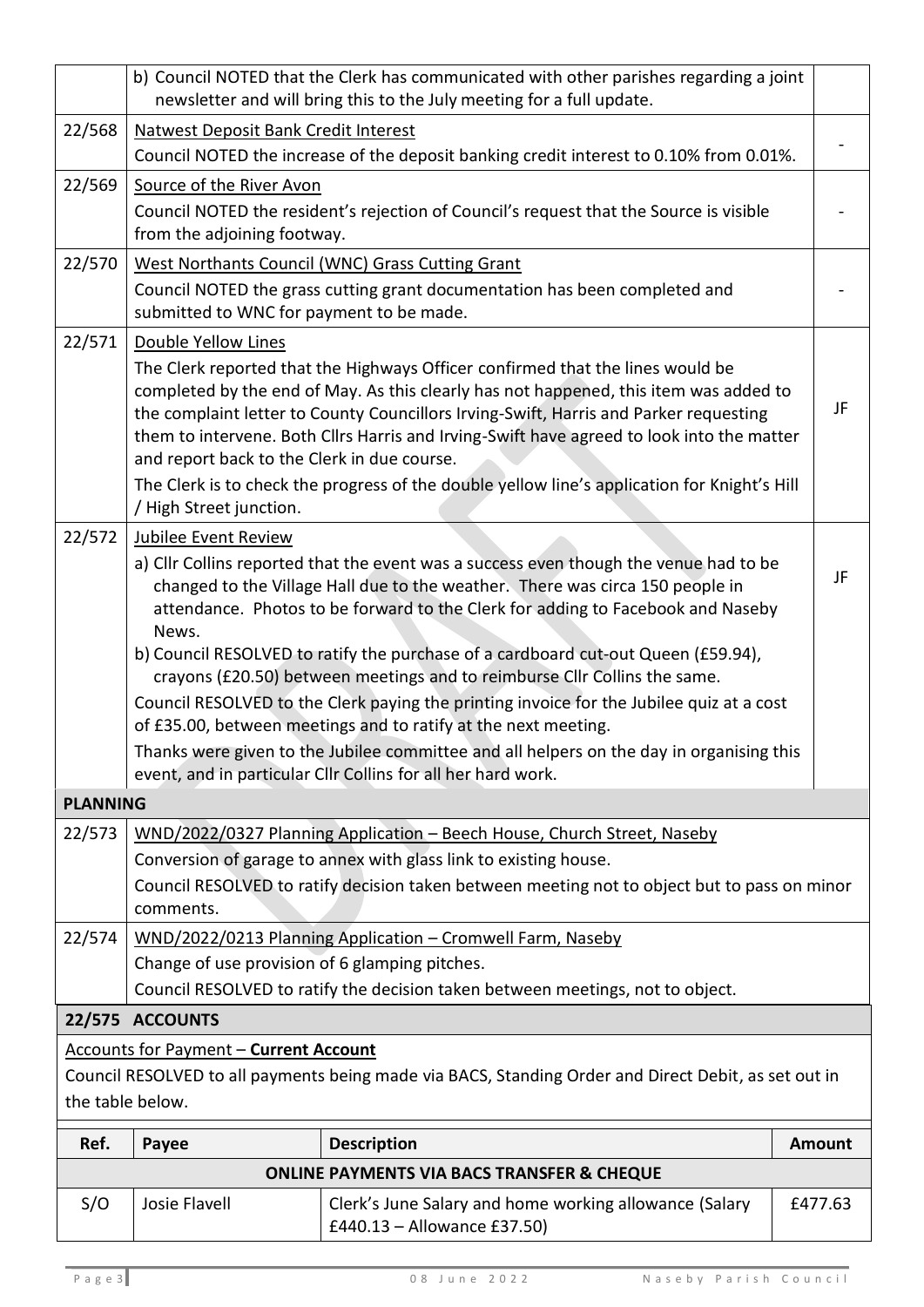| <b>BACS</b> | Josie Flavell                                                                                                      |                                | Reimbursement for payment of monthly mobile phone<br>fee (Vodafone June)                                        |                                                       |                             |               | £22.72    |  |  |
|-------------|--------------------------------------------------------------------------------------------------------------------|--------------------------------|-----------------------------------------------------------------------------------------------------------------|-------------------------------------------------------|-----------------------------|---------------|-----------|--|--|
| <b>BACS</b> | Josie Flavell                                                                                                      |                                | Clerk's expenses - reimbursement for April/May mileage<br>(£37.00) and Annual Parish Meeting expenses (£135.60) |                                                       |                             |               | £172.60   |  |  |
| <b>BACS</b> | <b>HMRC</b>                                                                                                        | June Tax                       |                                                                                                                 |                                                       |                             |               | £105.20   |  |  |
| <b>BACS</b> | All Saints Church<br>Hall hire fee for Annual Parish Meeting                                                       |                                |                                                                                                                 |                                                       |                             |               | £40.00    |  |  |
| <b>BACS</b> | Naseby Methodist<br>Church                                                                                         |                                | Hall hire fees - Council meeting June                                                                           |                                                       |                             |               | £15.00    |  |  |
| <b>BACS</b> | Maximow                                                                                                            |                                |                                                                                                                 | Grass Cutting fees (playing field) for May - Inv. 011 |                             |               | £223.20   |  |  |
| <b>BACS</b> | Countrywide<br>Grass cutting fees for May - Inv. TBC<br>Maintenance                                                |                                |                                                                                                                 |                                                       |                             |               | £1,404.00 |  |  |
| <b>BACS</b> | <b>Start Traffic Ltd</b>                                                                                           |                                | Road Closed sign for Jubilee Event - Inv. 182920                                                                |                                                       |                             |               | £81.92    |  |  |
| <b>BACS</b> | Smith of Derby                                                                                                     |                                | Annual Church clock maintenance fees - Inv. 123276                                                              |                                                       |                             |               | £303.60   |  |  |
| <b>BACS</b> | Pathfinder Legal<br>Services Ltd                                                                                   |                                | Play Area lease legal fees - Inv. 239715                                                                        |                                                       |                             | £31.50        |           |  |  |
| <b>BACS</b> | Pathfinder Legal<br>Services Ltd                                                                                   |                                |                                                                                                                 | Play Area lease legal fees - Inv. 241978              |                             |               | £10.50    |  |  |
|             |                                                                                                                    |                                |                                                                                                                 | <b>Direct Debit Payments</b>                          |                             |               |           |  |  |
| D/D         | Opus Energy Ltd                                                                                                    | (April/May)                    | Street lighting unmetered supply - Inv. 72385293                                                                |                                                       |                             |               | £64.13    |  |  |
| D/D         | Opus Energy Ltd                                                                                                    | (April/May)                    | Street lighting unmetered supply - Inv. 72432741                                                                |                                                       |                             |               | £3.28     |  |  |
| 22/576      | <b>INCOME</b> Council NOTED all income.                                                                            |                                |                                                                                                                 |                                                       |                             |               |           |  |  |
|             |                                                                                                                    |                                |                                                                                                                 |                                                       |                             |               |           |  |  |
|             | <b>Date</b>                                                                                                        | <b>Account</b>                 |                                                                                                                 | <b>Income Received</b>                                |                             | <b>Amount</b> |           |  |  |
|             | May 2022                                                                                                           | <b>Business</b><br>Reserve A/C |                                                                                                                 | No income received.                                   |                             |               | £0.00     |  |  |
|             |                                                                                                                    |                                |                                                                                                                 |                                                       |                             |               |           |  |  |
| 22/577      | <b>Balance of Accounts</b>                                                                                         |                                |                                                                                                                 | <b>Earmarked Reserves:</b>                            |                             |               |           |  |  |
|             |                                                                                                                    |                                |                                                                                                                 |                                                       | Council NOTED all reserves. |               |           |  |  |
|             | Council NOTED the balance of accounts.                                                                             |                                |                                                                                                                 | General reserve<br>£43,587                            |                             |               |           |  |  |
|             |                                                                                                                    |                                |                                                                                                                 | <b>Sports Court</b>                                   | £2,000                      |               |           |  |  |
|             | Balance as at 27 <sup>th</sup> May 2022<br>a). Current Account<br>£46,303.18                                       |                                |                                                                                                                 | Play Area<br><b>Whipping Post</b>                     | £1,000<br>£2,000            |               |           |  |  |
|             | b). Business Reserve Account £0.00                                                                                 |                                |                                                                                                                 | <b>Information Board</b>                              | £1,000                      |               |           |  |  |
|             |                                                                                                                    |                                |                                                                                                                 | <b>Street Lighting</b>                                | £1,100                      |               |           |  |  |
|             |                                                                                                                    |                                | <b>TOTAL</b>                                                                                                    |                                                       |                             |               |           |  |  |
|             | <b>COUNCILLORS AREAS OF INTEREST</b>                                                                               |                                |                                                                                                                 |                                                       |                             |               |           |  |  |
| 22/578      | HIGHWAYS - no report given.                                                                                        |                                |                                                                                                                 |                                                       |                             |               |           |  |  |
| 22/579      | STREET LIGHTING - Chairman Reedman will gain quotes to change the fittings to LED in<br>the two Hall Close lights. |                                |                                                                                                                 |                                                       |                             | <b>PR</b>     |           |  |  |
| 22/580      | NEIGHBOURHOOD WATCH & POLICE LIASON - there was nothing new reported.                                              |                                |                                                                                                                 |                                                       |                             | <b>RJ</b>     |           |  |  |